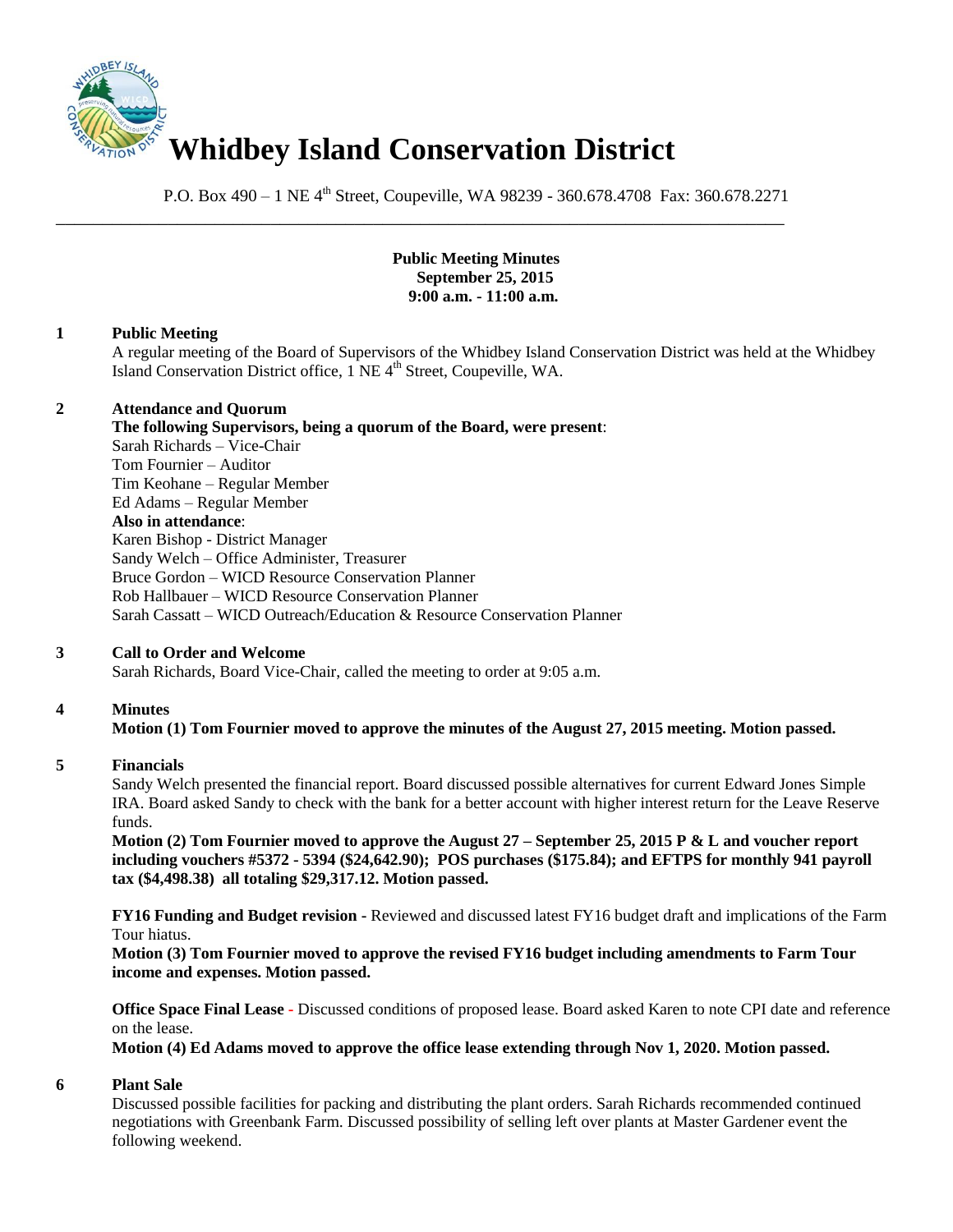# **7 WSCC**

**Cost Share Funding -** Bruce Gordon introduced the current CPDS Cost Share ranking which includes 2 new landowners and does not include one landowner previously on the list who has chosen not to pursue funding. Bruce explained the process for breaking a project into 2 phases to meet the \$50,000/year limit. This is particularly useful for a waste storage facility where the roof can be a second phase done the following year. Tim Keohane agreed to work with staff on estimating expenses for cost share projects.

### **Motion (5) Tom Fournier moved to approve new project ranking that includes two new landowners. Motion passed.**

**Motion (6) Ed Adams moved to approve NPS 1 cost share funding from WSCC. Motion passed.**

**Livestock Funding Addendums -** Karen Bishop presented the addendums she prepared for the WSCC Livestock funding.

**Motion (7) Tim Keohane moved to approve the WSCC Livestock funding addendums. Motion passed.**

**Cultural Resources -** WICD Staff introduced Governor's Executive Order GEO-05-05 regarding Cultural Resources. Discussed the process and the implications to Cost Share projects and partners, current and future. There was agreement that an "Unanticipated Discovery Plan" should be developed and adopted. Sarah Cassatt will develop a list of steps to follow for addressing Cultural Resources, including an "Unanticipated Discovery Plan."

## **8 Ebey's project Update**

Cultural Resources are being worked on by NPS Cultural Resources professionals. Karen is working with DOE to amend the scope of work and budget allocation to include conservation planning for an additional 900 acres in the watershed.

# **9 Forest Plan**

Rob Hallbauer presented the completed Forest Plan 9\_15-1. **Motion (8) Sarah Richards moved to approve Forest Plan 9\_15-1. Motion passed.**

### **10 Island County Local Integrating Organization – Near Term Actions (NTA's)**

Rob Hallbauer presented updates on Penn Cove, Crescent Harbor, Maxwelton, and Ebey's near term actions that are included in the Island Co. LIO NTA's.

## **11 Farm Tour**

Sarah Cassatt presented statistics from the recent Tour. Though more money was spent on advertising, visitor numbers did not increase – 1,000 visitors across 12 farms. An estimated 37% were from off-island, with 9% staying in paid accommodations. The Farm Tour Committee agreed to follow the WICD Board's decision to take a year off. They will take that time to transition into what may be a calendar of multiple, smaller events driven by individual farms. Sarah Richards agreed to help with the Farm Tour transition discussions.

## **12 WACD Area and State Meeting**

Ed Adams will accompany Karen Bishop to the Area Meeting on October 6. Discussed two resolutions - (1)Supervisor voting proxy (2) PMC excess retained earnings - on the agenda for presentation at each meeting. **Motion (8) Sarah Richards moved to support the two resolutions. Motion passed.**

#### **13 District Manager Report**

Karen reported on the recent WACD meeting in Ellensburg and discussed the long term funding proposals with the board. She asked if the board would support WICD providing staff assistance to Okanogan CD for fire related landowner issues. Karen encouraged all supervisors to sign up for selected E mail correspondence through the new WSCC subscription service.

## **14 Upcoming Dates, Review of Motions, Adjourn**

**Dates:** 

**October 6, WACD NW Region meeting – Kitsap October 22, WICD Board meeting, 9:00 – 11:00 Nov. 30 – Dec. 2 – WACD Annual Meeting, Spokane**

**Motions:**

**Motion (1) Tom Fournier moved to approve the minutes of the August 27, 2015 meeting. Motion passed.**